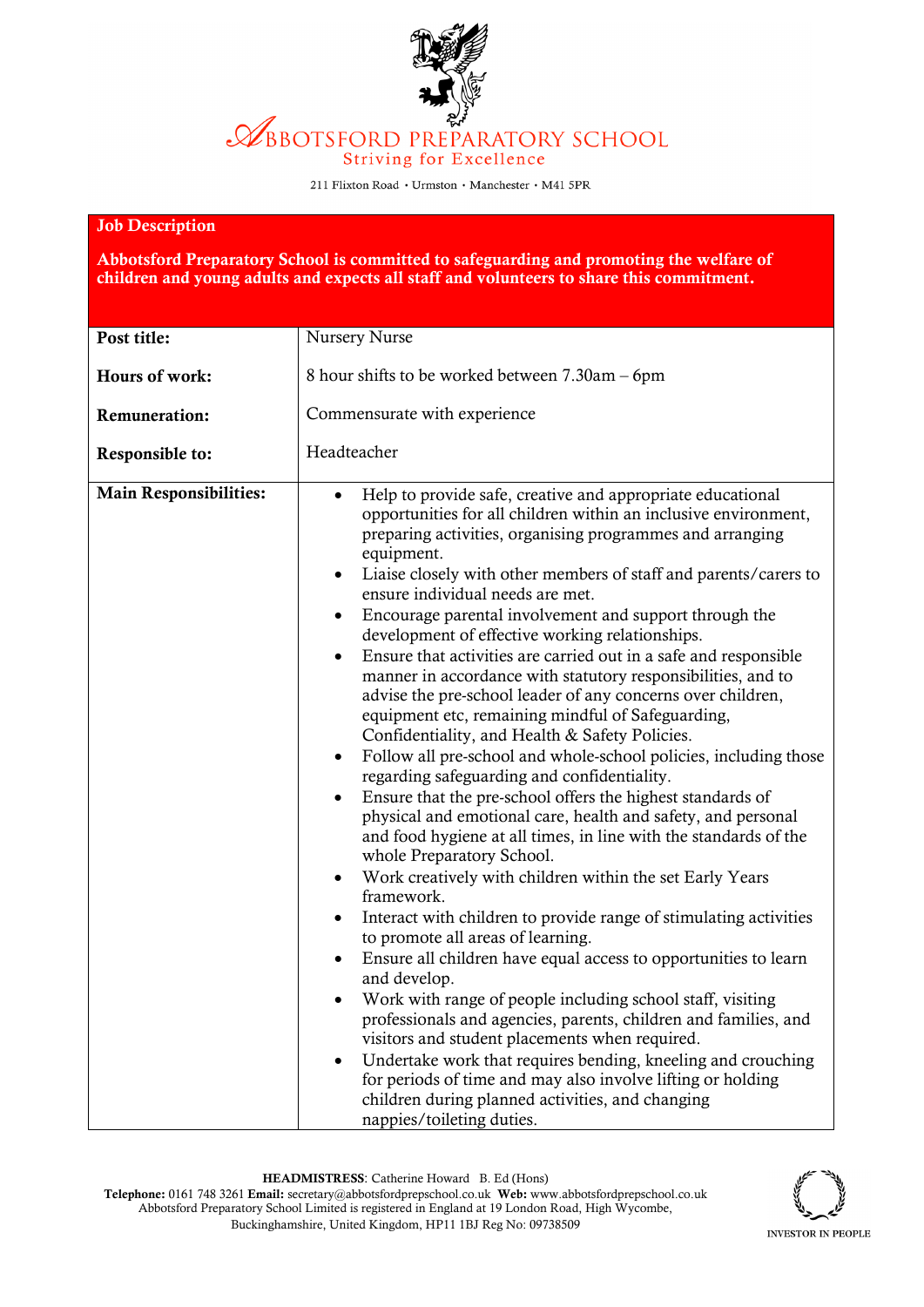|                               | Undertake significant elements of inside and outside work,<br>including outdoor learning.                                                                                                                                                                                                                                                                                                                                                                                                                                                                                                                                                                                                                                                                                                                                                                                                                                                                                                                                                                             |
|-------------------------------|-----------------------------------------------------------------------------------------------------------------------------------------------------------------------------------------------------------------------------------------------------------------------------------------------------------------------------------------------------------------------------------------------------------------------------------------------------------------------------------------------------------------------------------------------------------------------------------------------------------------------------------------------------------------------------------------------------------------------------------------------------------------------------------------------------------------------------------------------------------------------------------------------------------------------------------------------------------------------------------------------------------------------------------------------------------------------|
|                               | Understanding and being able to implement inclusive practices<br>$\bullet$<br>into the setting, to ensure all children have the opportunity to<br>learn, interact and fulfil their potential.                                                                                                                                                                                                                                                                                                                                                                                                                                                                                                                                                                                                                                                                                                                                                                                                                                                                         |
|                               | Promote positive values, attitudes and good child behaviour,<br>dealing promptly with conflict and incidents in line with<br>established policy and encouraging children to take<br>responsibility for their own behaviour.<br>Have a positive approach to continuous professional<br>$\bullet$<br>development.<br>To actively promote and support the safeguarding of children<br>and young people in the workplace, ensuring Setting policies<br>and procedures are observed at all times.<br>Carry out all duties in accordance with Abbotsford's Health &<br>$\bullet$<br>Safety and Safeguarding Policies.<br>Assist children with personal care including changing nappies,<br>٠<br>assisting with the potty training and their welfare.<br>Be prepared to serve food and drinks for the children and<br>٠<br>encourage good nutrition and sociable eating.<br>Work closely with team members and provide a stimulating<br>room with constantly changing displays.<br>Be able to work and communicate with parents and encourage<br>them in nursery activities. |
| Monitoring, Assessment,       | Direct reporting to the Headteacher and E.Y Senior<br>$\bullet$                                                                                                                                                                                                                                                                                                                                                                                                                                                                                                                                                                                                                                                                                                                                                                                                                                                                                                                                                                                                       |
| Recording, Reporting,         | Management Team.                                                                                                                                                                                                                                                                                                                                                                                                                                                                                                                                                                                                                                                                                                                                                                                                                                                                                                                                                                                                                                                      |
| and Accountability            | Ensure that activities are carried out in a safe and responsible<br>$\bullet$<br>manner in accordance with statutory responsibilities, and to<br>advise the E.Y Senior Management Team and Safeguarding<br>Team of any concerns over children, equipment etc, remaining<br>mindful of Safeguarding, Confidentiality, and Health & Safety<br>Policies.                                                                                                                                                                                                                                                                                                                                                                                                                                                                                                                                                                                                                                                                                                                 |
| <b>Subject Knowledge and</b>  | Have a good understanding of the E.Y.F.S. and the new<br>framework.                                                                                                                                                                                                                                                                                                                                                                                                                                                                                                                                                                                                                                                                                                                                                                                                                                                                                                                                                                                                   |
| Understanding                 |                                                                                                                                                                                                                                                                                                                                                                                                                                                                                                                                                                                                                                                                                                                                                                                                                                                                                                                                                                                                                                                                       |
| <b>Professional Standards</b> | To be a role model to pupils through personal presentation and<br>$\bullet$                                                                                                                                                                                                                                                                                                                                                                                                                                                                                                                                                                                                                                                                                                                                                                                                                                                                                                                                                                                           |
| and Development               | professional conduct.<br>To arrive on time.<br>٠                                                                                                                                                                                                                                                                                                                                                                                                                                                                                                                                                                                                                                                                                                                                                                                                                                                                                                                                                                                                                      |
|                               | To cover for absent colleagues as is reasonable, fair and<br>٠                                                                                                                                                                                                                                                                                                                                                                                                                                                                                                                                                                                                                                                                                                                                                                                                                                                                                                                                                                                                        |
|                               | equitable.                                                                                                                                                                                                                                                                                                                                                                                                                                                                                                                                                                                                                                                                                                                                                                                                                                                                                                                                                                                                                                                            |
|                               | To co-operate with the employer in all matters concerning<br>Health and Safety and specifically to take reasonable care of                                                                                                                                                                                                                                                                                                                                                                                                                                                                                                                                                                                                                                                                                                                                                                                                                                                                                                                                            |
|                               | their own Health & Safety, and that of any other persons who                                                                                                                                                                                                                                                                                                                                                                                                                                                                                                                                                                                                                                                                                                                                                                                                                                                                                                                                                                                                          |
|                               | may be affected by their acts or omissions at work.                                                                                                                                                                                                                                                                                                                                                                                                                                                                                                                                                                                                                                                                                                                                                                                                                                                                                                                                                                                                                   |
|                               | To be familiar with the School and Department handbooks and<br>$\bullet$<br>support all the School's policies, e.g. those on Health and<br>Safety.                                                                                                                                                                                                                                                                                                                                                                                                                                                                                                                                                                                                                                                                                                                                                                                                                                                                                                                    |
|                               | To establish effective working relationships with professional<br>colleagues and associate staff.                                                                                                                                                                                                                                                                                                                                                                                                                                                                                                                                                                                                                                                                                                                                                                                                                                                                                                                                                                     |
|                               | To strive for personal and professional development through<br>$\bullet$                                                                                                                                                                                                                                                                                                                                                                                                                                                                                                                                                                                                                                                                                                                                                                                                                                                                                                                                                                                              |
|                               | active involvement in the School's appraisal system and<br>performance management procedures.                                                                                                                                                                                                                                                                                                                                                                                                                                                                                                                                                                                                                                                                                                                                                                                                                                                                                                                                                                         |
|                               |                                                                                                                                                                                                                                                                                                                                                                                                                                                                                                                                                                                                                                                                                                                                                                                                                                                                                                                                                                                                                                                                       |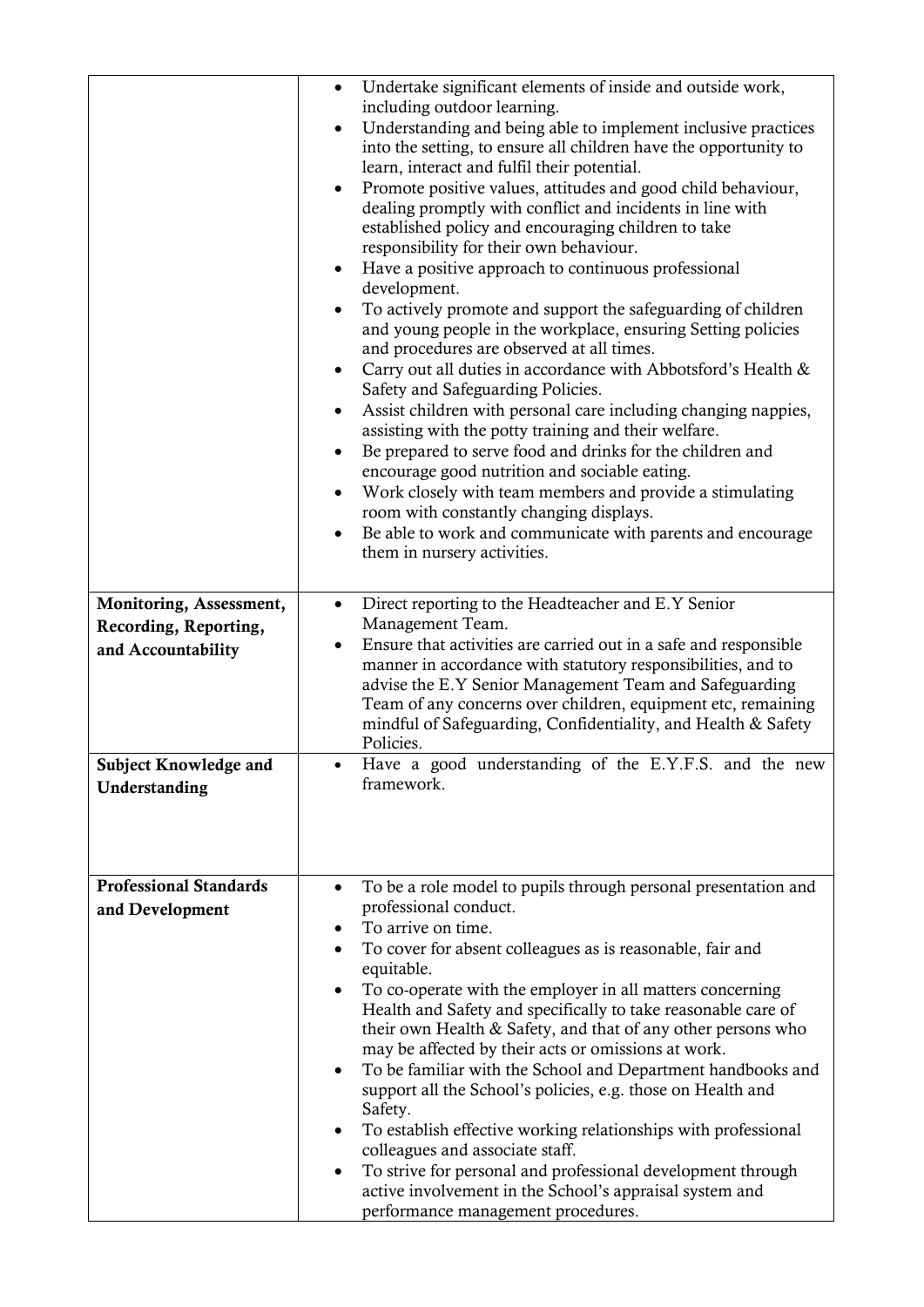|                                                                                                                                                                                                 | $\bullet$<br>$\bullet$                                                                                                                                                                                                            | To undertake any reasonable task as directed by the Head and<br>Senior Management Team.<br>To be aware of the role of the Governing Body of the School<br>and to support it in performing its duties.<br>To uphold the school's core values. |                                                                                    |  |  |  |  |
|-------------------------------------------------------------------------------------------------------------------------------------------------------------------------------------------------|-----------------------------------------------------------------------------------------------------------------------------------------------------------------------------------------------------------------------------------|----------------------------------------------------------------------------------------------------------------------------------------------------------------------------------------------------------------------------------------------|------------------------------------------------------------------------------------|--|--|--|--|
| <b>Person Specification</b><br>The School is committed to safeguarding and promoting the welfare of children and young people<br>and expects all staff and volunteers to share this commitment. |                                                                                                                                                                                                                                   |                                                                                                                                                                                                                                              |                                                                                    |  |  |  |  |
|                                                                                                                                                                                                 | <b>Essential</b>                                                                                                                                                                                                                  | Desirable                                                                                                                                                                                                                                    | Method of<br>assessment                                                            |  |  |  |  |
| <b>Qualifications:</b>                                                                                                                                                                          | Training towards or have a<br>Level 3 qualification in<br>childcare<br>GCSEs including English<br>and Maths A*-C.                                                                                                                 | Proven commitment to<br>continued personal<br>development.                                                                                                                                                                                   | Production of the<br>Applicant's certificates                                      |  |  |  |  |
| Experience:                                                                                                                                                                                     |                                                                                                                                                                                                                                   | Experience of working<br>within a school setting.<br>Experience of working<br>with children with a<br>variety of personal and<br>educational needs.                                                                                          | Contents of the<br><b>Application Form</b><br>Interview<br>Professional references |  |  |  |  |
| Skills:                                                                                                                                                                                         | Good organisational skills<br>The ability to use own<br>initiative<br>Excellent verbal and<br>written communication<br>skills.<br>Be able to work with<br>individuals and groups.<br>Competent in the use of<br>Microsoft Office. | Able to undertake<br>administrative tasks<br>relevant to the role.<br>Consider and suggest<br>ways of encouraging<br>learning.                                                                                                               | Contents of the<br><b>Application Form</b><br>Interview<br>Professional references |  |  |  |  |
| Knowledge:                                                                                                                                                                                      | Understanding of the<br>development of children<br>between 0-5 years old.<br>Understanding of how to<br>support children's<br>learning.                                                                                           | Working knowledge of<br>National Curriculum<br>requirements.<br>Knowledge of first aid<br>procedures                                                                                                                                         | Contents of the<br><b>Application Form</b><br>Interview<br>Professional references |  |  |  |  |